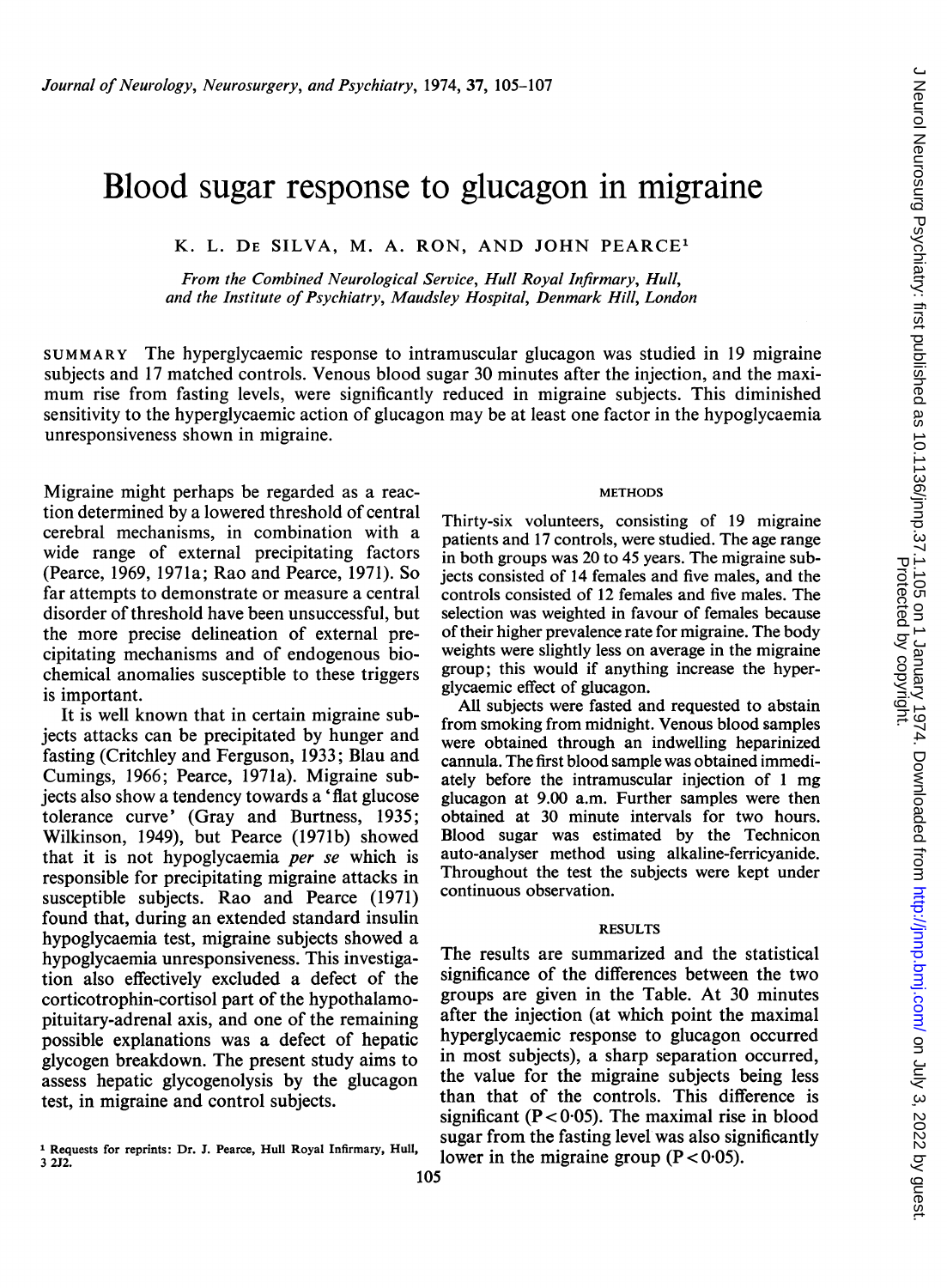TABLE GLUCAGON TEST-SUMMARY OF RESULTS

|                        | Weight (kg) | Venous blood sugar (mg/100 ml.) |           |           |             |           |                        |
|------------------------|-------------|---------------------------------|-----------|-----------|-------------|-----------|------------------------|
|                        |             | Fasting                         | 30 min    | 60 min    | 90 min      | 120 min   | <b>Maximum</b><br>rise |
| Controls (17)          |             |                                 |           |           |             |           |                        |
| Mean                   | 64.1        | 76.7                            | $121 - 5$ | 96.4      | $72 - 7$    | 62.7      | 45.7                   |
| <b>SE</b>              | 2.2         | 2.0                             | 5.8       | 7.3       | 6.0         | 4.1       | 46                     |
| Migraine patients (19) |             |                                 |           |           |             |           |                        |
| Mean                   | 55.5        | 75.6                            | $108 - 9$ | $91 - 1$  | 70.4        | 63.0      | 36.2                   |
| SE                     | 2.4         | 2.5                             | 3.5       | $3 - 4$   | $3-2$       | $3-4$     | $3-1$                  |
| Significance           |             | <b>NS</b>                       | P < 0.05  | <b>NS</b> | $_{\rm NS}$ | <b>NS</b> | P < 0.05               |

## DISCUSSION

Because hypoglycaemia per se does not appear to be the factor responsible for migraine induced by fasting (Pearce, 1971b) it is necessary to look for a different cause. The hypoglycaemia unresponsiveness shown by an unselected group of migraine subjects (Rao and Pearce, 1971) may give a clue to this factor, and in any case requires explanation. Since the cortisol response to insulin induced hypoglycaemia and the metapyrone test were normal in these subjects, this phenomenon is not due to a defect of the hypothalamo-pituitary-adrenal axis and could be explained by:

1. A failure of other mechanisms which normally counteract hypoglycaemia—that is, inhibition or defective release of physiological insulin antagonists—notably, growth hormone, glucagon, and adrenaline.

2. Increased sensitivity at a tissue level to administered insulin.

The results of the present study indicate a defect in the normal hyperglycaemic response to glucagon and it is thus probable that this is at least one factor in the hypoglycaemia unresponsiveness shown by migraine subjects. This is likely to be due to a defect in hepatic glycogenolysis, which is the means by which glucagon produces its hyperglycaemic effect, but this is only one of the complex actions of this hormone.

The possible relation of this finding to the production of the migraine attack in such subjects on fasting is speculative. One possibility is that if migraine subjects show a physiological resistance to the action of glucagon (which we have not shown here) this could cause an overproduction of this hormone by 'negative feed back' in an effort to combat the hypoglycaemia. This hypothetical over-production could result in other effects which might precipitate migraine. For instance, it is known that glucagon, in addition to its hyperglycaemic effect, has a pronounced lipolytic effect (Hagen, 1961; Vaughan et al., 1964; Lefebvre and Luyckx, 1969), and this may act as the trigger for the migraine attack. Hockaday et al. (1971, 1973) showed that during fasting, plasma free fatty acids rose very much higher in subjects who developed a migraine attack than in those who did not, and this may be relevant. Tests of plasma glucagon, insulin, and growth hormone responses to physiological 'stresses' are required further to elucidate this problem.

Migraine appears to be a pattern of clinical features occurring in response to a lowered central threshold, triggered by differing external and endogenous factors. One such factor in a subgroup of migraine patients is an anomaly of carbohydrate metabolism. There is evidence for a mechanism with insulin-like action which (1) depresses the blood glucose response to a glucose load; (2) is responsible for hypoglycaemia unresponsiveness after exogenous insulin; and (3) lowers the hyperglycaemic effect of administered glucagon. There is no evidence that this mechanism is directly related to migraine symptoms, nor is it clear if it is a primary phenomenon or one secondary to other metabolic anomalies